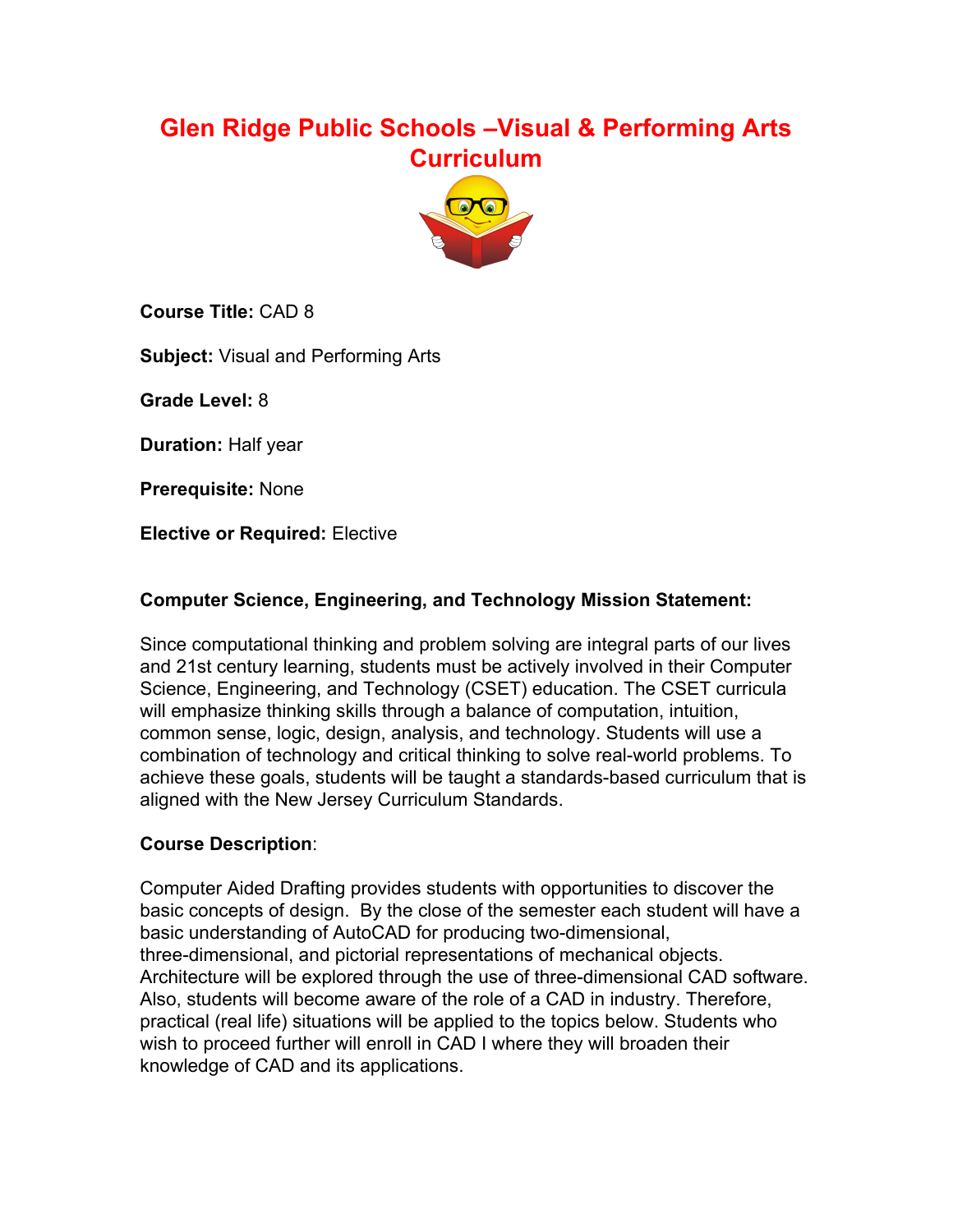**Author**: Andrew Shohen **Date Submitted**: Summer 2016

## **CAD 8 TABLE OF CONTENTS**

| <b>UNIT</b> | TITLE                                               | <b>Timeline</b> |
|-------------|-----------------------------------------------------|-----------------|
|             | Introduction to Computer Aided Drafting &<br>Design | 5 Weeks         |
| 2           | Pictorial Drawings & Basic 3D CAD                   | 3 Weeks         |
| 3           | Orthographic Projection, Dimensioning, &<br>Design  | 4 Weeks         |
|             | <b>Fundamentals of Architecture</b>                 | 8 Weeks         |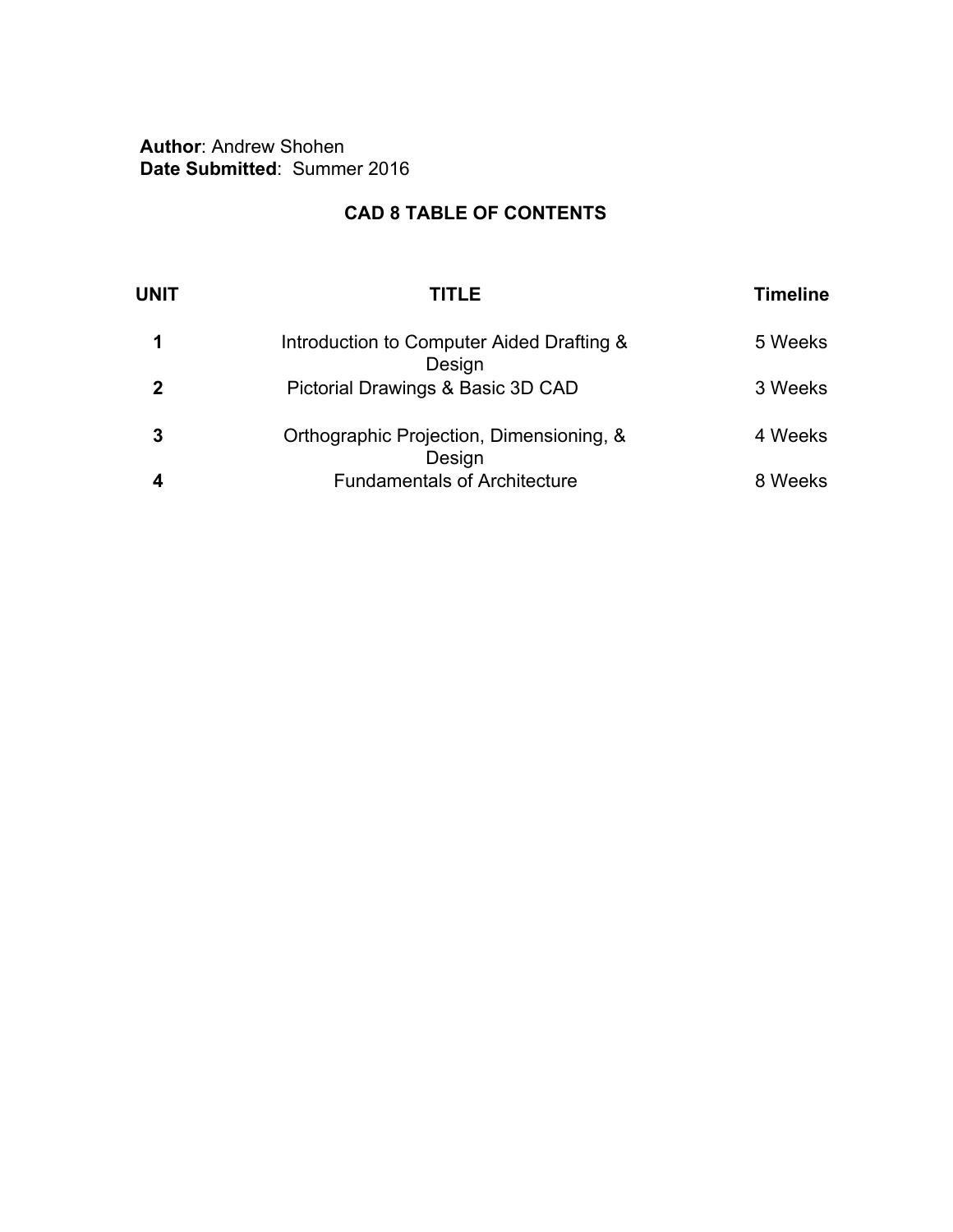CAD 8

## **Topic/Unit:**

Introduction to Computer Aided Drafting & Design

## **Approximate # Of Weeks: 45 Weeks**

### **Essential Questions:**

- Why are drawings so important?
- Is CAD a necessary skill to become a mechanical engineer?
- How are sketches used in the engineering field?
- What makes CAD computer-aided drawing different from art drawing?
- What makes an AutoCAD drawing impressive?
- What is the future for CAD, 3D modeling, and 3D printing?
- Why is accuracy in mechanical drawing so important?
- What are the best ways to present a drawing?
- What makes a good design and bad design?
- How can AutoCAD be applied for creating technical 2D drawings?

## **Upon completion of this unit students will be able to:**

- Draw sketches from objects to convey ideas. (8.2.8.C.5.a
- Build a working technical vocabulary in regards to CAD and geometry terms. (M.G.A.1)
- Apply the Pythagorean theorem to determine the unknown height of a triangle. (M.G.B.7)
- Use AutoCAD as a digital tool to solve real world problems. (8.1.8.A.1)
- Compare and contrast technical designs accomplished with the application of CAD software vs. pencil drafting or sketching. (8.2.8.B.6)
- Recognize the applications of AutoCAD in the present and future work force. (9.2.8.B.4)
- Discover how CAD is used in the design and creation of a product or system. (8.2.8.A.1)
- Use AutoCAD to create two-dimensional computer representations of mechanical parts the design technical real life objects. (8.2.8.D.1)
- *●* Apply good elements of design when creating an original drawing. (8.2.8.C.3)
- Use basic draw and modify tools in AutoCAD to design an original drawing. (8.2.8.C.8)

## **Interdisciplinary Standards**

**Math**

● **M.G.A.1:** Verify experimentally the properties of rotations, reflections, and translations: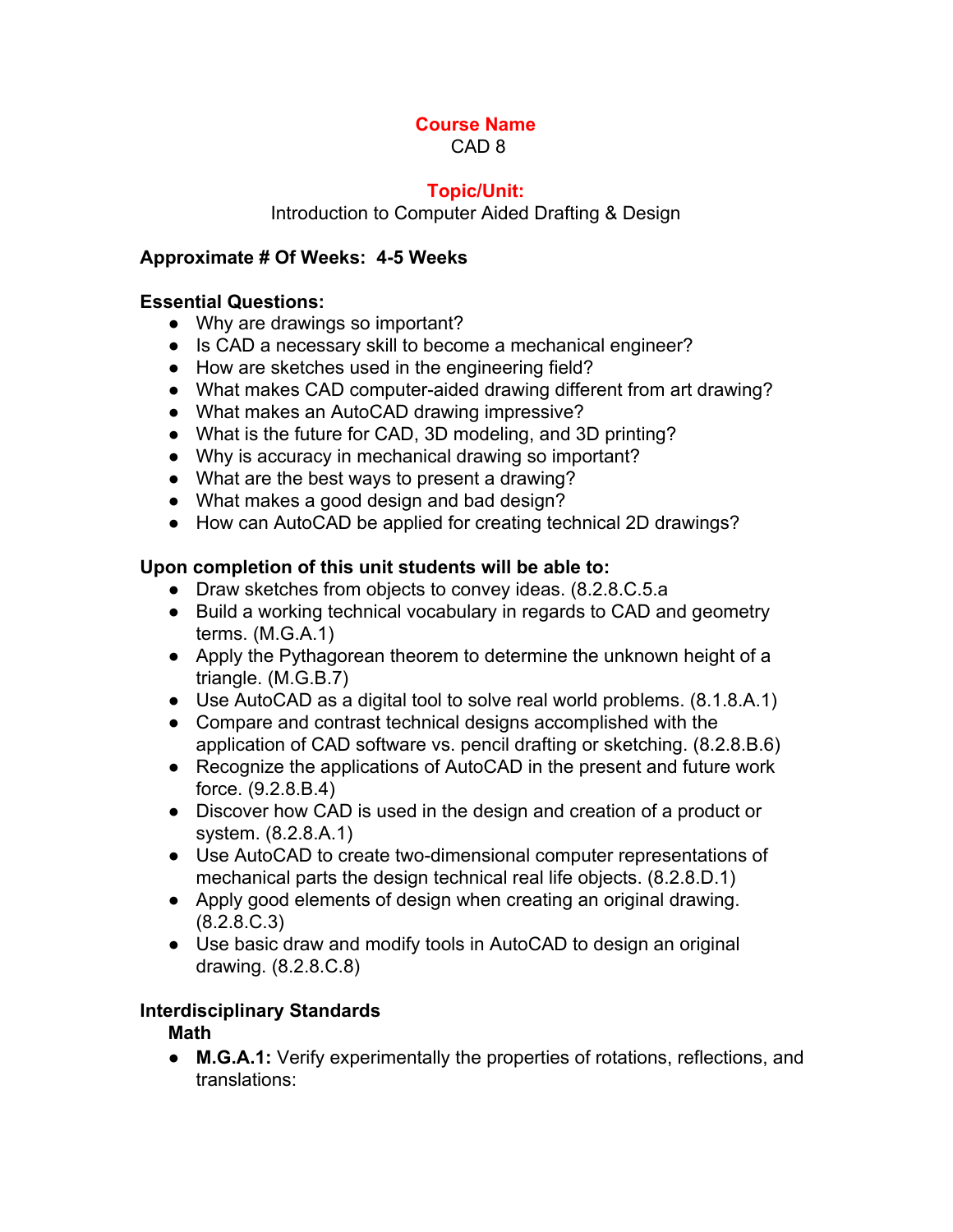Lines are transformed to lines, and line segments to line segments of the same length.

Angles are transformed to angles of the same measure.

Parallel lines are transformed to parallel lines.

● **M.G.B.7:** Apply the Pythagorean Theorem to determine unknown side lengths in right triangles in real-world and mathematical problems in two and three dimensions.

## **Technology**

- **8.1.8.A.1:** Demonstrate knowledge of a real world problem using digital tools.
- **8.2.8.A.1:** Research a product that was designed for a specific demand and identify how the product has changed to meet new demands (i.e. telephone for communication - smart phone for mobility needs).
- **8.2.8.B.6:** Compare and contrast the different types of intellectual property including copyrights, patents and trademarks.
- **8.2.8.C.3:** Evaluate the function, value, and aesthetics of a technological product or system, from the perspective of the user and the producer.
- **8.2.8.C.8:** Develop a proposal for a chosen solution that include models (physical, graphical or mathematical) to communicate the solution to peers.
- **8.2.8.C.5.a:** Create a technical sketch of a product with materials and measurements labeled.

## **21 st Century Life and Careers**

● **9.2.8.B.4** Evaluate how traditional and nontraditional careers have evolved regionally, nationally, and globally

## **Activities:**

- Setup a CAD drawing using basic modify, and draw tools.
- Understand how the mouse functions in CAD to allow for zooming and panning in the workspace.
- Make directories and subdirectories use the school's mainframe for saving files.
- Students will brainstorm about the uses, advantages and application of today's CAD software.
- Students will complete exercises for learning AutoCAD commands.
- Students will use AutoCAD to create accurate two-dimensional representations of drawings assigned.
- Students will use basic drawing skills to design and create projects of their own using CAD.
- Students will use the Internet to research elements of good logo design.

## **STEAM Activities:**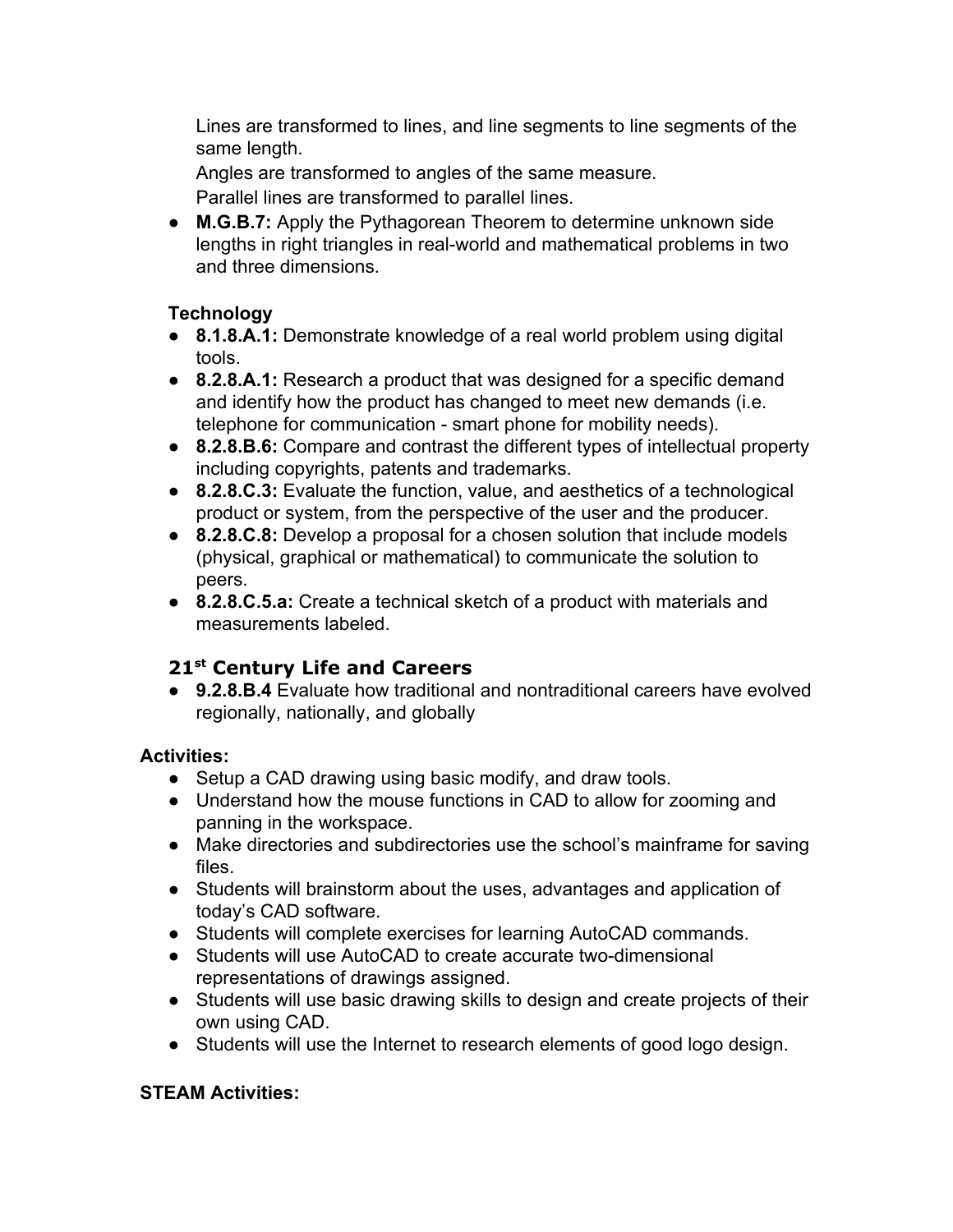- Logo Duplication: Students will use AutoCAD to duplicate a basic professional logo by copying and pasting a logo in to AutoCAD. The will use the poly line tool to trace the logo and the poly edit and spline tool to modify the shape of their objects. They will use the gradient and hatch tool to fill in the logo with color and texture.
- Logo Design: The students will design an original logo that represents them or their interests using AutoCAD. The logo will appear in their personalized title block.
- Keychain Design: Students will use 3D CAD to extrude an original logo for a 3D printed key chain. The will apply the design process, use a scale and caliper to create a real life size object.

#### **Enrichment Activities**:

- Single View CAD Drawings: Students will recreate single view drawings from the drafting textbook. Each drawing will build skills of using the draw and modify tool bars.
- Maze: Students will design a maze that uses the grid, snap command and line tool. Students can also use Trim, Extend and offset to create the maze.
- Snowflake: Students will use the Polar Array tool to create a snowflake. They will use the Gradient tool to fill in the snowflake with color.

#### **Methods of Assessments/Evaluation:**

- Quizzes on measuring, dividing and using polar coordinates.
- Questions of the day. (Commands, careers & computer operations)
- Peer evaluation of drawings.
- Assessment rubrics to ensure drawings meet the requirements specified.
- **●** Students will be assessed on the accuracy and demeanor of their drawings.
- Students will complete assigned drawing by the determined due date.
- Students will keep a digital portfolio of their drawings.
- Students will make all necessary revisions for final flawless drawing to include in their digital portfolios.

#### **Resources:**

- **●** Digital handouts of 2D drawings references
- **●** Textbooks: *Mechanical Drawing*, & *Basic Technical Drawing*
- **●** Computers with AutoCAD and Sketch Up installed
- **●** Plotter/Printers
- **●** 3D printer
- **●** Projector and screen
- **●** Calculator
- **●** Rulers
- **●** Calipers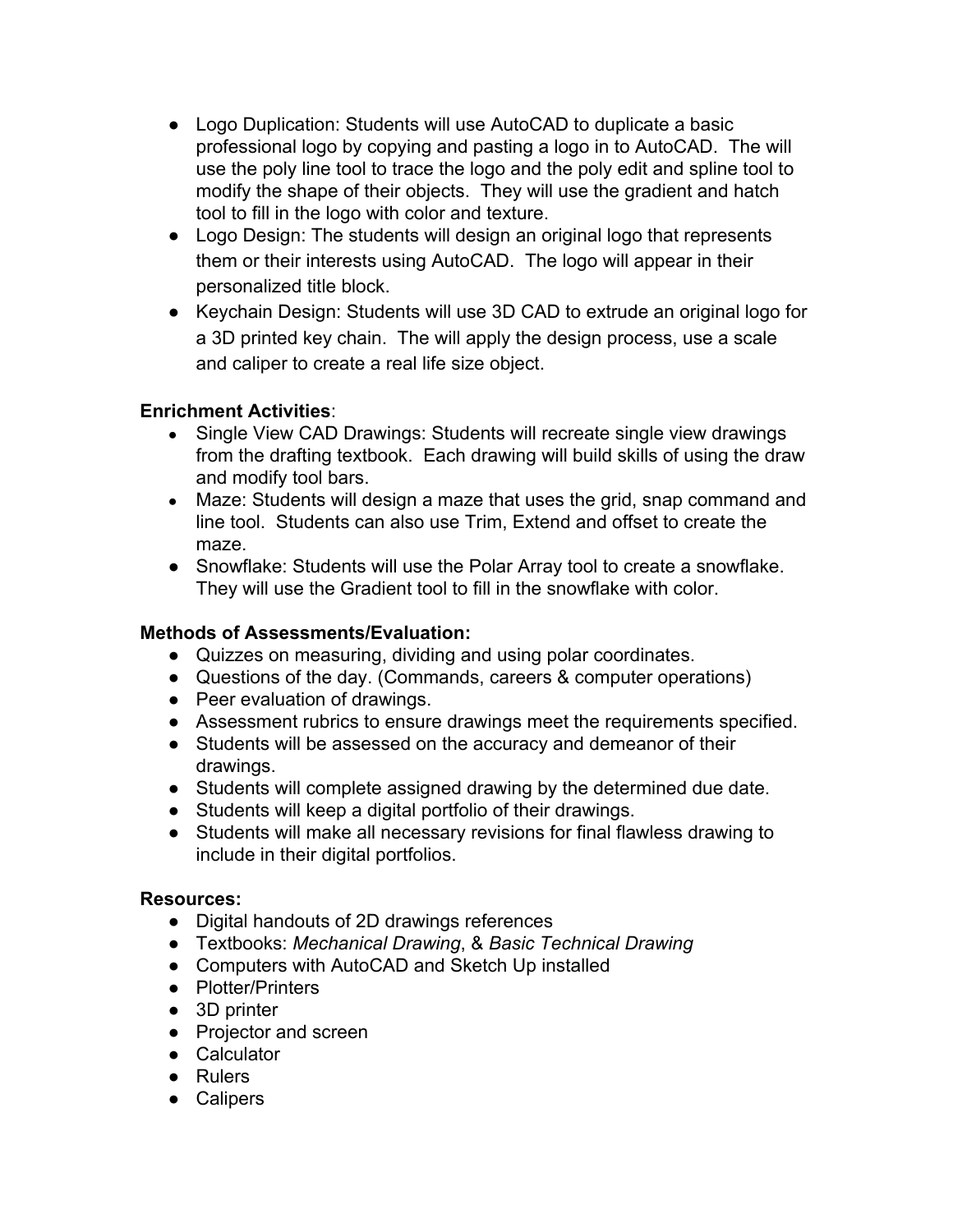### **Online Resources:**

- **•** Mr. D'n'T: http://www.mr-d-n-t.co.uk/
- **●** Technology Student: http://www.technologystudent.com/
- Mr. Shohen's page: http://www.glenridge.org/Page/3604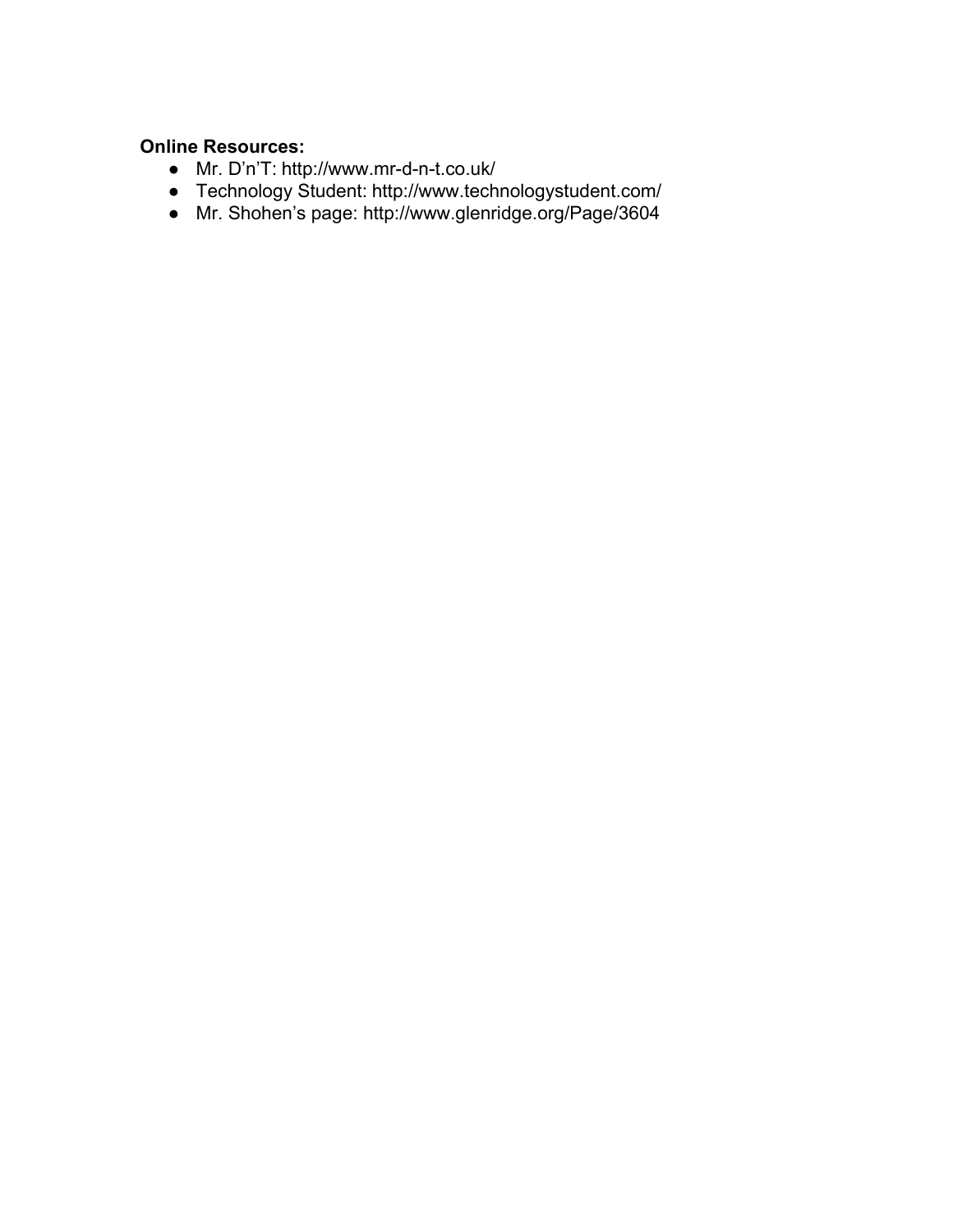CAD 8

#### **Topic/Unit:**

Pictorial Drawings & Basic 3D CAD

#### **Approximate # Of Weeks: 23 Weeks**

#### **Essential Questions:**

- Why are pictorial views so important in the engineering world?
- How are pictorial drawings be used during the design process?
- How can one be so sure in choosing the right pictorial for a job?
- Why is accuracy 3D modeling important?
- What role does tolerance play when designing a 3D object in CAD for a 3D printed model in real life?
- How can AutoCAD allow the use to construct these pictorial drawings with ease?
- How can one take a 2-D drawing and create a 3-D object?
- How does the phrase "A picture is worth a thousand words" apply to CAD?

#### **Upon completion of this unit students will be able to:**

- Prepare hand-drawn pictorial sketches using regular and isometric grid paper (8.2.8.C.5.a)
- Draw 3D solid models to design a proposal for a given problem. (8.2.8.C.8)
- Evaluate an existing three-dimensional design and identify methods for how that product has been improved to meet current demands. (8.2.8.A.1)
- Design a prototype to solve a real world problem for a STEM based challenge. (8.2.8.D.3)
- Collect data form a design challenge, and then analyze methods for improving the design to create an optimal solution. (MS-ETS1-4)

#### **Interdisciplinary Standards**

#### **Science: Engineering Design**

● **MSETS13:** Analyze data from tests to determine similarities and differences among several design solutions to identify the best characteristics of each that can be combined into a new solution to better meet the criteria for success.

#### **Technology**

● **8.2.8.A.1:** Research a product that was designed for a specific demand and identify how the product has changed to meet new demands (i.e. telephone for communication - smart phone for mobility needs).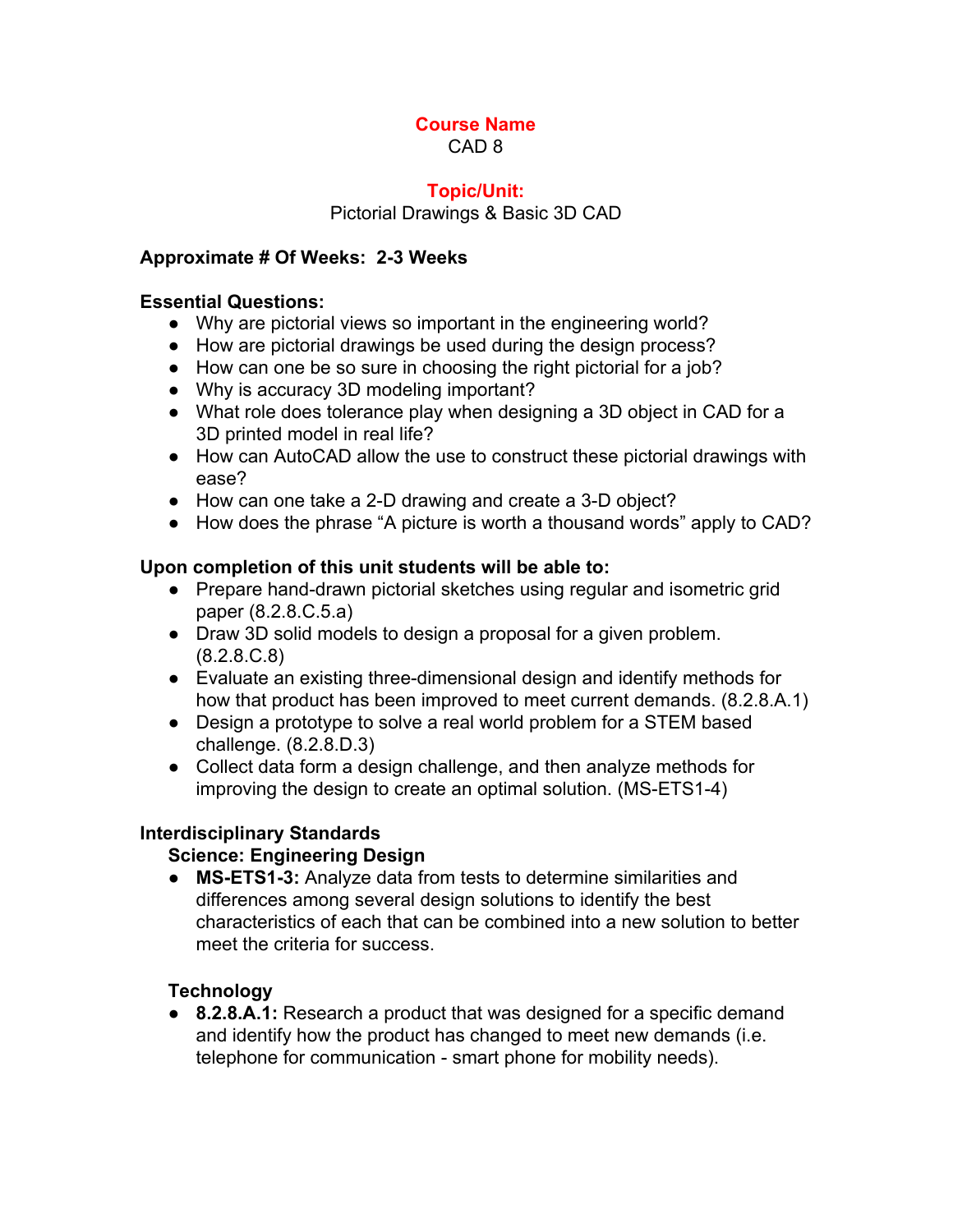- **8.2.8.C.8:** Develop a proposal for a chosen solution that include models (physical, graphical or mathematical) to communicate the solution to peers.
- **8.2.8.C.5.a:** Create a technical sketch of a product with materials and measurements labeled.
- **8.2.8.D.3:** Build a prototype that meets a STEM-based design challenge using science, engineering, and math principles that validate a solution.

## **Activities – include 21 st Century Technologies:**

- Identify different methods for developing axonometric drawings.
- Draw objects using isometric drawing methods.
- Draw objects using oblique drawing methods.
- Draw three-dimensional objects using 3-D operations.
- Students will complete exercises for the construction of pictorial and oblique drawings.
- Drawings should allow students to become familiar with the process of creating 2D drawing and projecting into a 3D representation.

## **STEAM Activities:**

- Part design: Students can re-create a small part or ornament using precision measurement tools (calipers) to be printed using the dimension printer.
- Balloon Car: Students will engineer and design a balloon-powered car in 3D CAD. The parts will be 3D printed and raced for speed and alignment. Students will collect data and evaluate performance to suggest methods of improving their design.

#### **Enrichment Activities**:

- Technical drawing of oblique and isometric mechanical parts from a drafting textbook. Each drawing will build skills of using the draw and modify tool bars.
- Drawings should allow students to become familiar with using the command line, and tool bars.
- Oblique Name Plate: Students should use rulers to create an oblique representation of their name or initials, and then use CAD to recreate their nameplate. Students should use polar tracking set at 45 degrees to control the projection angle.
- Introduction to 3D Drawings: Parts in this unit can be generated in 3D by using the pres/pull in CAD or Sketch Up.

#### **Methods of Assessments/Evaluation:**

- Assessment rubrics to ensure drawings meet the requirements specified.
- **●** Students will be assessed on the accuracy and layout of their drawings.
- Practical drawing quizzes.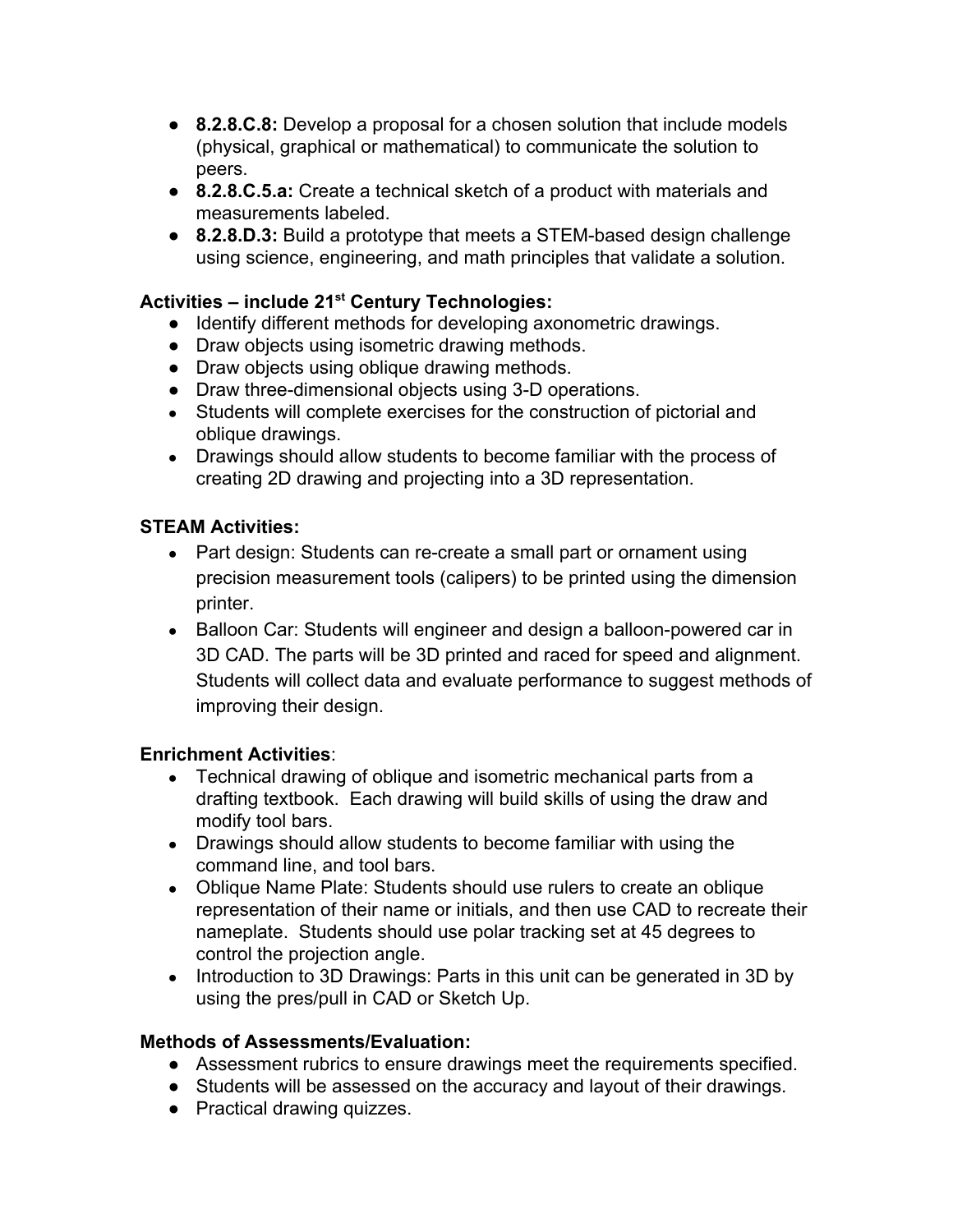- Peer evaluation of drawings.
- Students will complete self-assessments prior to submitting drawings.

#### **Resources:**

- **●** Digital handouts of pictorial drawings references
- **●** Textbooks: *Mechanical Drawing*, & *Basic Technical Drawing*
- **●** Computers with AutoCAD, Inventor and Sketch Up installed
- **●** Plotter/Printers
- **●** 3D printer
- **●** Projector and screen
- **●** Calculator
- **●** Rulers
- **●** Calipers

#### **Online Resources:**

- Mr. D'n'T: http://www.mr-d-n-t.co.uk/
- **●** Technology Student: http://www.technologystudent.com/
- 8th grade Technology & CAD: http://www.troyareasd.org/Page/4081
- Mr. Shohen's page: http://www.glenridge.org/Page/3604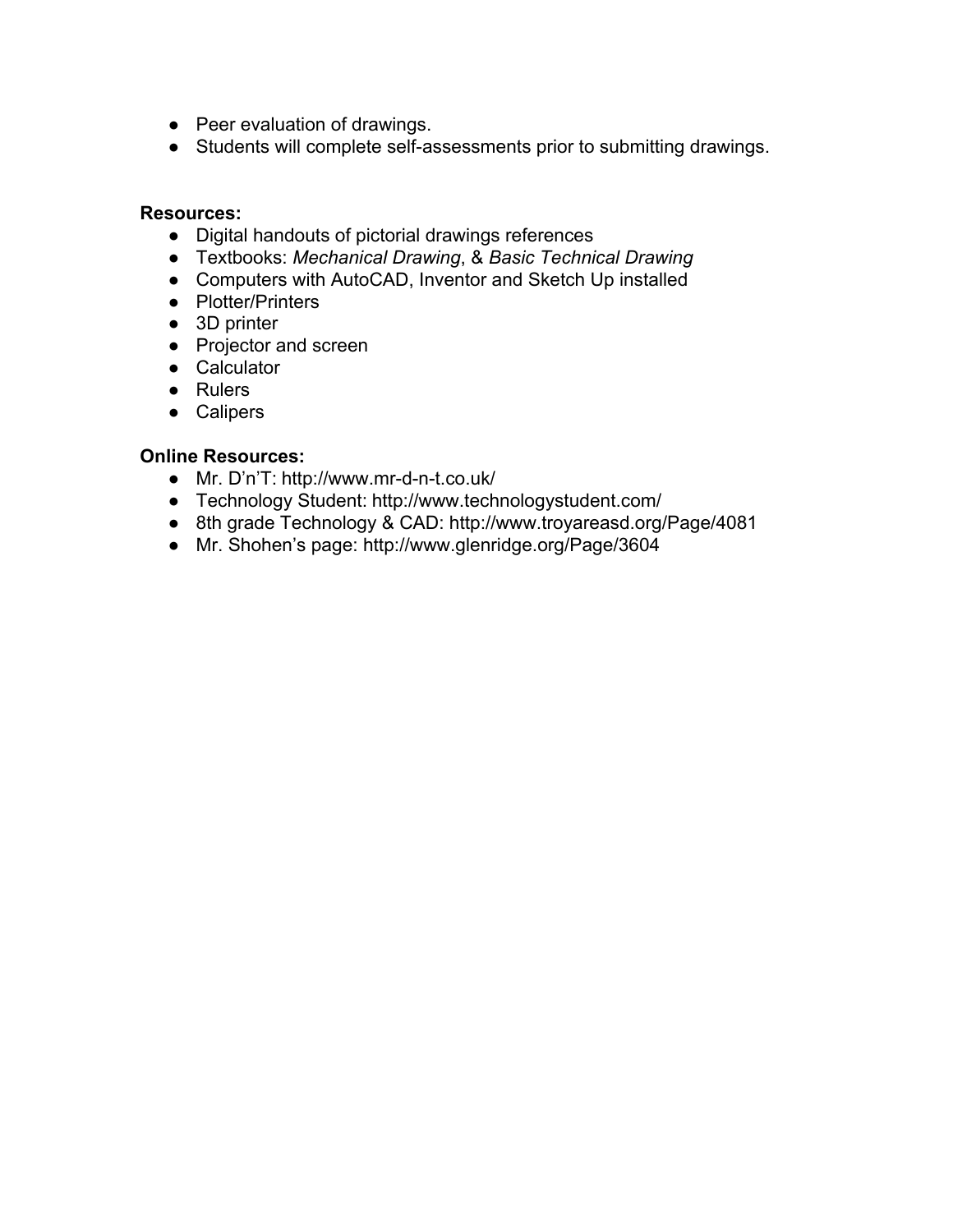### CAD 8

## **Topic/Unit:**

Orthographic Projection, Dimensioning and Design

#### **Approximate # Of Weeks: 4 Weeks**

#### **Essential Questions:**

- How do orthographic drawings convey ideas more efficiently than a single view drawing?
- Is it important to have more than one view in a drawing?
- How does one decide to make the best possible projection for an object?
- How does dimensioning affect an engineering drawing?
- What is the difference between decimals versa fractions?
- Why is it important to know the do's and don'ts of dimensioning standard?
- Why is it necessary to use proper dimensioning, line types and layout?
- How do dimensions help you interpret a drawing?
- What problems would arise from inaccurate or a lack of dimensions?

#### **Upon completion of this unit students will be able to:**

- Explain the importance of each part in a system. (8.2.8.A.2)
- Determine the correct method of dimensioning. (8.2.8.C.5.a)
- Evaluate a current technology and improve the aesthetics and ergonomics of the design. (8.2.8.C.3)
- Create orthographic drawings from tangible and mechanical parts. (8.2.8.C.5.a)
- Use 3D modeling to improve an existing technology to meet the demands of an individual. (8.2.8.B.5
- Create advertising that uses Orthographic representations to truthfully convey a product to a consumer. (9.1.8.E.8)
- Describe how advertisements are used to distort facts about products. (9.1.8.E.3)
- Create a description and presentation of a new product. (W.8.4.)
- Measure parts and apply the dimensions to a drawing to develop an accurate part. (MS-ETS1-4)

#### **Interdisciplinary Standards**

**English**

**● W.8.4:** Produce clear and coherent writing in which the development, organization, voice and style are appropriate to task, purpose, and audience.

#### **Science: Engineering Design**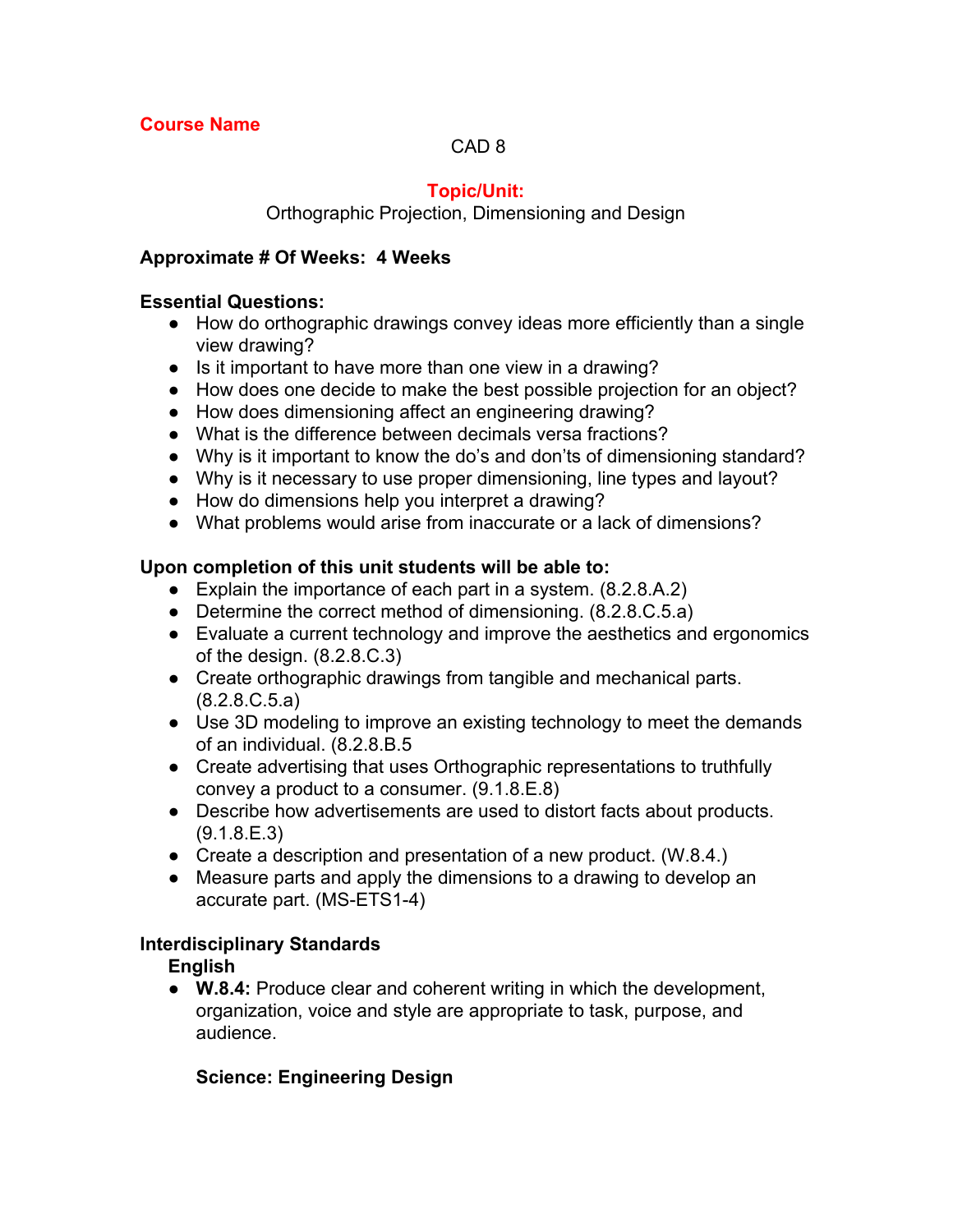● **MSETS14**: Develop a model to generate data for iterative testing and modification of a proposed object, tool, or process such that an optimal design can be achieved.

## **Technology**

- **8.2.8.A.2:** Examine a system, consider how each part relates to other parts, and discuss a part to redesign to improve the system.
- **8.2.8.C.3:** Evaluate the function, value, and aesthetics of a technological product or system, from the perspective of the user and the producer.
- **8.2.8.C.5.a:** Create a technical sketch of a product with materials and measurements labeled.
- **8.2.8.B.5:**Identify new technologies resulting from the demands, values, and interests of individuals, businesses, industries and societies.

## **21 st Century Life and Careers**

- **9.1.8.E.8:** Recognize the techniques and effects of deceptive advertising.
- **9.1.8.E.3:** Compare and contrast product facts versus advertising claims.

## **Activities:**

- Students will create a series of orthographic drawings containing one, two and three views with dimensioning.
- Students will complete exercises on the dimensioning process.
- Students will design and create and improve projects of their own. By drawing common objects (i.e. smart phone or other technical objects).
- Students will create a series of CAD drawings with dimensions using a three-dimensional modeling program.

## **STEAM Activities:**

- Draw it: Students will use calipers to measure and draw a current technology such as a cell phone or other hand-held technology.
- Technology accessory: Students will design a new accessory for an existing technology (example: cell phone case). They will export and print the design and test it to determine the tolerance and accuracy of the accessory.
- Advertisement: Students will create an advertisement of their new design that will include dimensions of orthographic views and a written description of the product.

## **Enrichment Activities**:

- Multi-View CAD Drawings: Students will recreate multi-view drawings from a drafting textbook to include in their digital portfolio. Each drawing will be dimensioned using proper dimensioning rules.
- Students will draw sketches and use a three-dimensional CAD program to extrude sketches in 3D.
- Drawings will familiarize students with the creation of basic 3D Drawings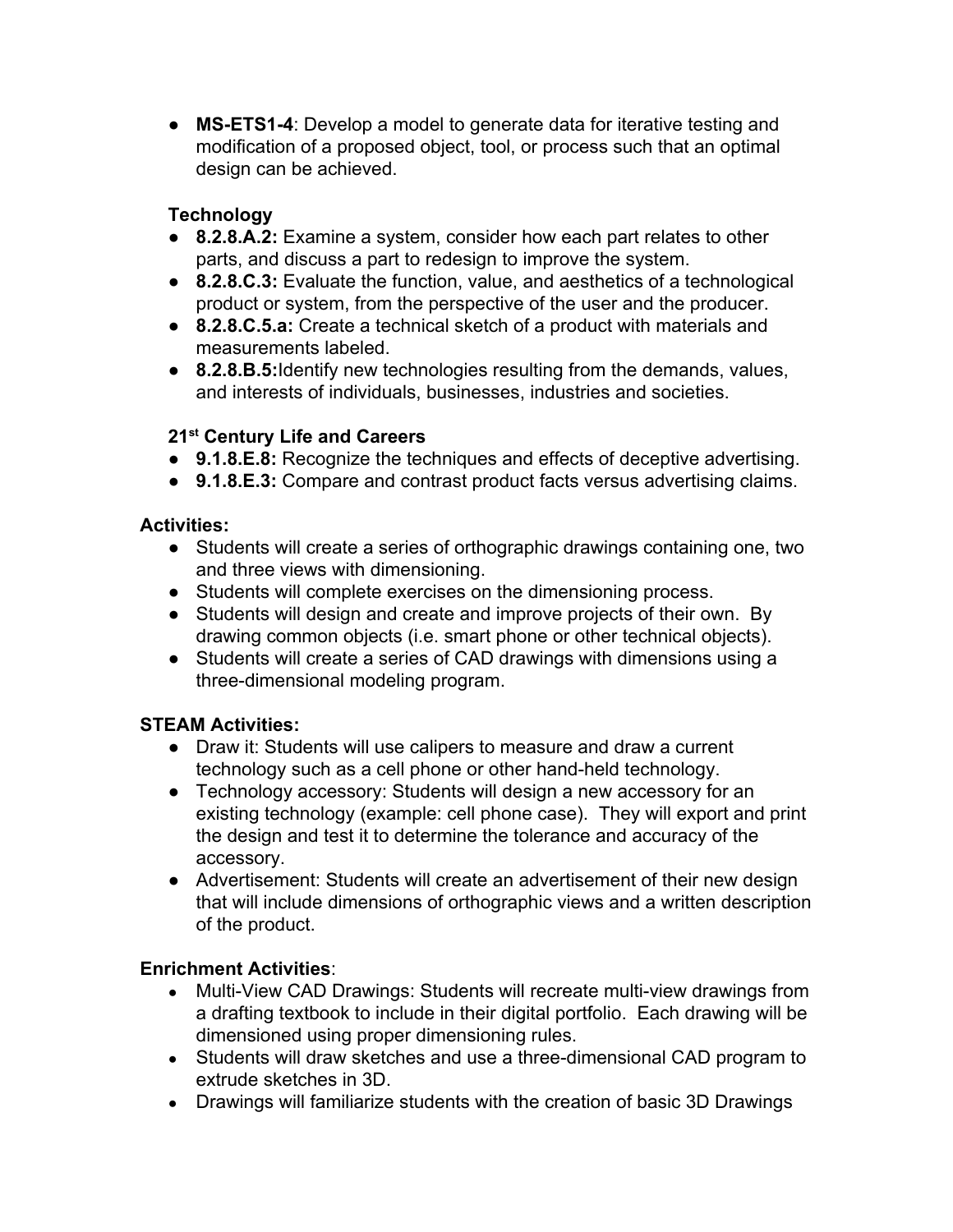should use layers for centerlines, hidden lines, extension lines and dimensioning.

- Drawings should allow students to become familiar with producing an orthographic layout.
- Drawings should allow students to become familiar with dimensioning.
- Students will lean how to modify dimensions to change 3D objects..
- Cell Phone: Students will create an orthographic projection of their cell phone and dimension it properly.

#### **Methods of Assessments/Evaluation:**

- Assessment rubrics to ensure drawings meet the requirements specified.
- **●** Students will be assessed on the accuracy and layout of their drawings.
- **●** Drawings will be assessed for proper dimensioning.
- **●** Orthographic projection quiz: Missing view quiz.
- Practical quiz on layout and dimensioning.
- Discussion on the importance of good dimensioning practices.
- Peer evaluation of drawings with dimensions.

#### **Resources:**

- **●** Digital handouts of pictorial drawings references
- **●** Textbooks: *Mechanical Drawing*, & *Basic Technical Drawing*
- **●** Computers with AutoCAD, Inventor and Sketch Up installed
- **●** Plotter/Printers
- **●** 3D printer
- **●** Projector and screen
- **●** Calculator
- **●** Rulers
- **●** Calipers

#### **Online Resources:**

- Mr. D'n'T: http://www.mr-d-n-t.co.uk/
- **●** Technology Student: http://www.technologystudent.com/
- **●** Instructables: http://www.instructables.com/id/How-to-create-your-own-3D-Printed-iPhon e-Case-from/
- Mr. Shohen's page: http://www.glenridge.org/Page/3604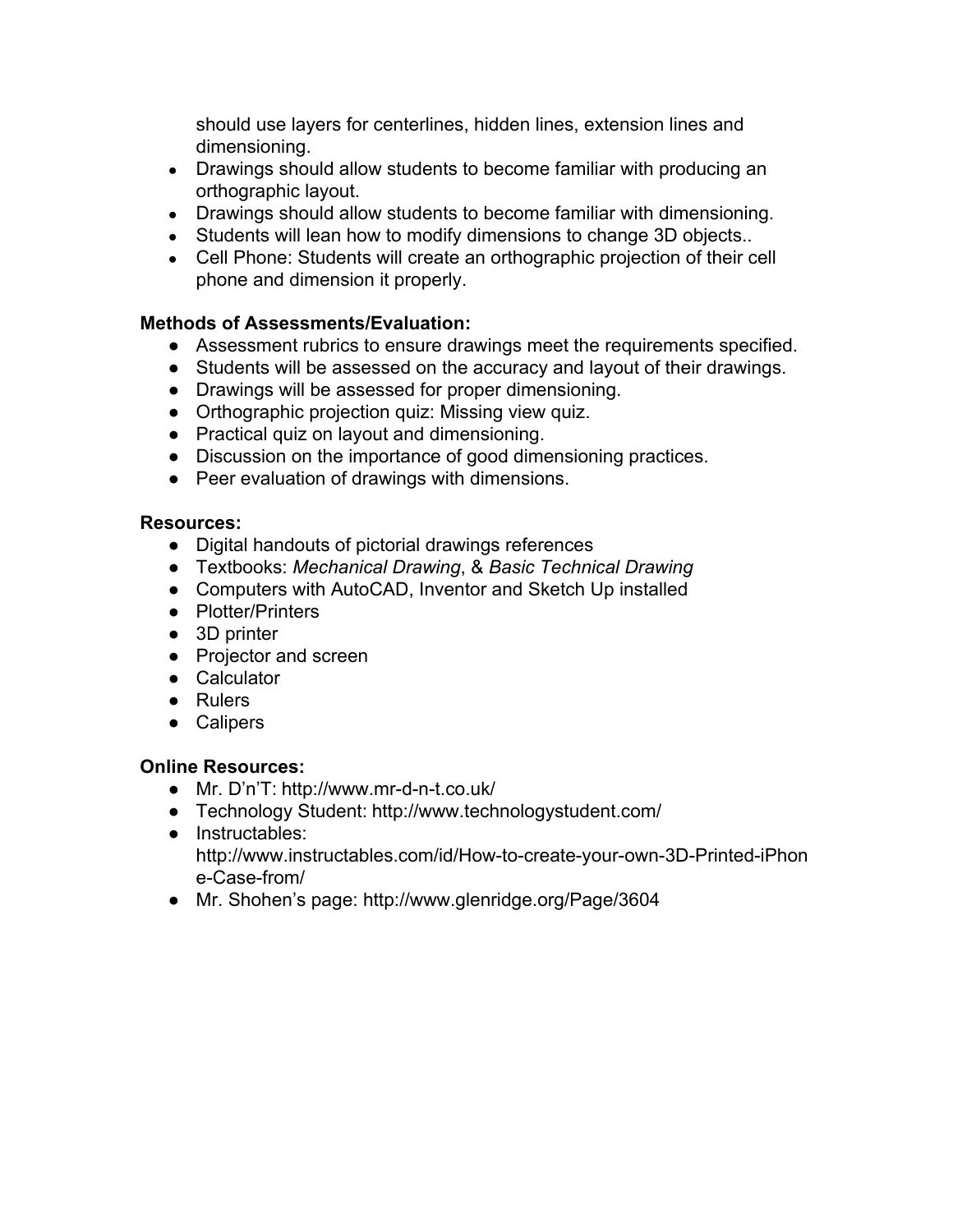CAD 8

#### **Topic/Unit:**

Fundamentals of Architecture

### **Approximate # Of Weeks: 8 Weeks**

### **Essential Questions:**

- Is architecture design or art?
- Is design just as important as construction?
- What standards are necessary for architecture?
- How does interior design influence furniture design and placement?
- How can sketching skills improve an architect's design?
- How can one make the best possible architectural drawing?
- Has free and low cost home architecture software had an impacted on the way residential structures are designed and furnished?
- What identifies a good design as it relates to residential architecture?
- What is the work triangle in a kitchen?
- How does the work triangle affect the layout of appliances and workspace in the kitchen?

### **Upon completion of this unit students will be able to:**

- Produce architectural drawings utilizing appropriate Computer Aided Drafting and Design software and free 3D modeling software. (9.3.12.AC.2)
- Draw and design furniture for a residential home. (8.2.8.D.1)
- Design and draw basic residential homes using 3D modeling software. (8.2.8.C.5.a)
- Design and organize basic exterior spaces around homes and public shared spaces such as parks, play grounds and fields. (8.2.8.C.3)
- Design and organize interior shared spaces for clients' needs. (8.2.8.C.3)
- Renovate interior spaces for clients' needs. (9.3.12.AC.3)
- Design and draw commercial buildings such as towers and stadiums. (8.2.8.C.8)
- Work with a team to complete designs for public and private communal spaces such as playgrounds/parks, amusement parks and zoos. (8.2.8.C.1)

## **Interdisciplinary Standards**

#### **Technology**

- **8.2.8.C.1:** Explain how different teams/groups can contribute to the overall design of a product.
- **● 8.2.8.C.3:** Evaluate the function, value, and aesthetics of a technological product or system, from the perspective of the user and the producer.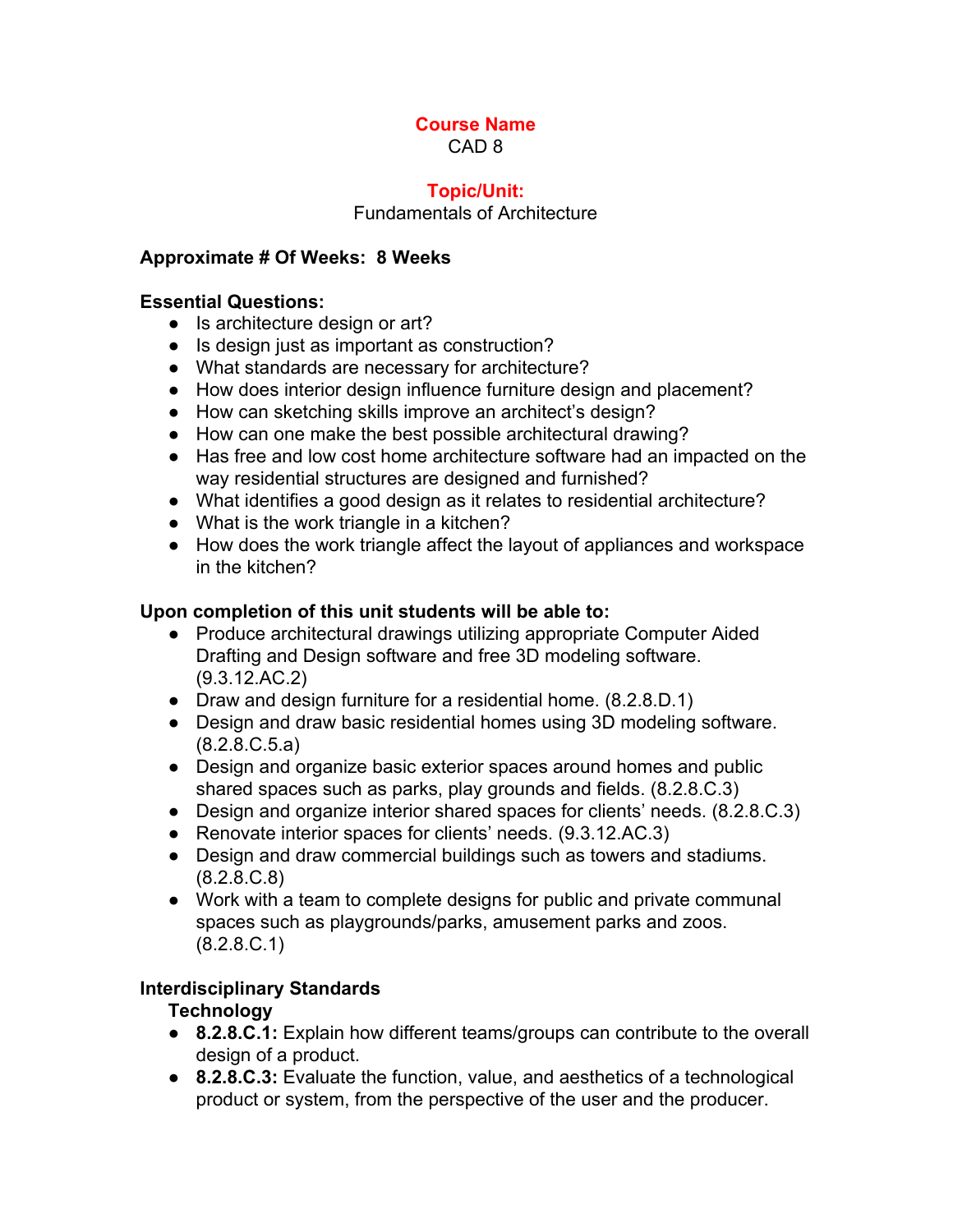- **● 8.2.8.C.5.a:** Create a technical sketch of a product with materials and measurements labeled.
- **8.2.8.C.8:** Develop a proposal for a chosen solution that include models (physical, graphical or mathematical) to communicate the solution to peers.
- **8.2.8.D.1:** Design and create a product that addresses a real world problem using a design process under specific constraints.

### **Career and Technical Education**

- **● 9.3.12.AC.2:** Use architecture and construction skills to create and manage a project.
- **9.3.12.AC.3:** Comply with regulations and applicable codes to establish and manage a legal and safe workplace.

#### **Activities:**

- Students will complete exercises for developing design skills in architecture.
- Students will create and import object into floor plans to design interior spaces.
- Students will create exterior spaces with proper components.
- Students will design and renovate spaces based on client requirements.

## **STEAM activities:**

- Furniture design: Students will use Sketch Up to create original designed furniture for the interior space of their house. 3D modeled furniture must be ergonomic and astatically pleasing to meat a common design theme in the house.
- Playground Equipment: Students will use Sketch Up to create original designed playground equipment for the park project. 3D models must follow the common themes of the playground and must be functional.

## **Enrichment Activities**:

- **●** Room Floor plan: Students will design floor plans for dinning rooms, bedrooms, living rooms, kitchens and bathrooms.
- **●** Plot Plan: Students will create a plot plan for a basic residential home.
- **●** Sketch Up: Students will utilize Sketch Up to complete client based required projects these include:
	- **o** Basic residential home with exterior components
	- o Kitchen design following the rules for the work triangle
	- o Interior furniture design. (Desk, Book Shelf, Dresser or other).
	- o Classroom using arrays for the desks
	- o Coffee Shop: renovate the class room into a coffee shop
	- o Playground with originally designed equipment.
	- o Stadiums with sports fields
	- o Towers using arrays for the windows.